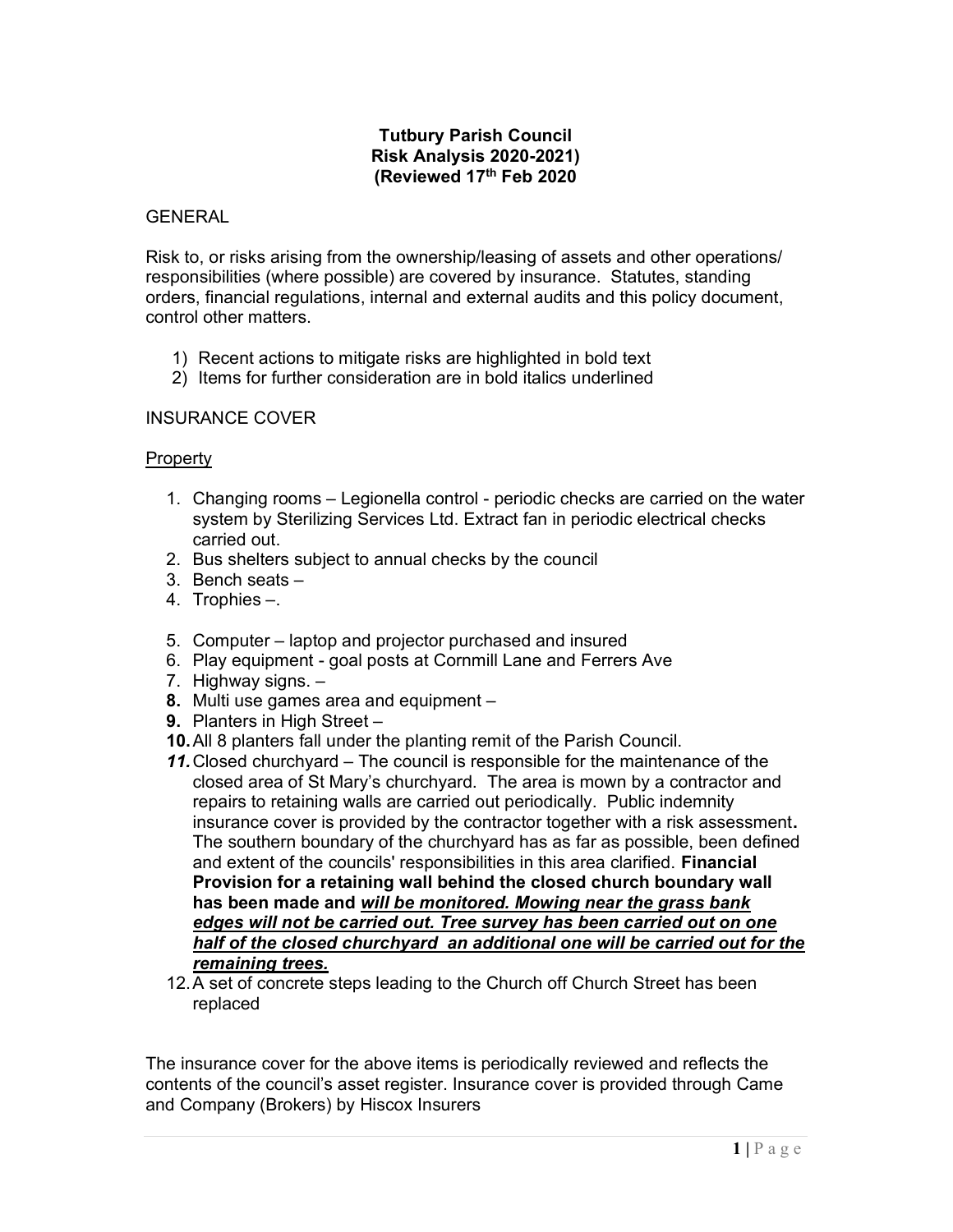Land

1. Cornmill Lane Playing fields: The entrance road to car park has been repaired and pot holes filled. The path at the pedestrian entrance has been extended and a safety rail fitted. More hardcore has been added to reduce a slip hazard

A metal gate and barrier are sited at the main entrance to the Cornmill Lane Playing field (CLPF) fitted with three locks. Keys for the (CLPF) entrance gate/barrier Clerk and a named person from

Tutbury Tigers FC to facilitate access for training sessions with the proviso that the gate & barrier are always locked after use. Should a need to evict unauthorised persons from council leased playing fields, assistance from ESBC would be sought to affect their removal. Costs incurred would be met from the council's contingency reserve.

The football teams' responsibilities include removal of debris and litter from the basketball court at the CLPF.

2. The Triangle

The area is mown by a mowing contractor; trees are inspected periodically by a qualified contractor. A Christmas tree is positioned at yuletide with electric lights-operated from the electrical supply . A risk assessment is carried prior to the erection of the tree and installation of the lights. Trees have been inspected and remedial work carried out on them with Ivy and undergrowth removed. A small stone wall on the boundary of the triangle has been removed. Steps leading to a bench on the triangle have been repaired.

- 3. Land adjacent to the path on the approach to the church. Trees and vegetation controlled periodically.
- 4. A section of the Park Pale ancient monument off Chatsworth Drive has been acquired. A resident's fence has been erected made by a certified contractor to define the boundary.
- 5. Trees on council owned land are inspected periodically

### Public liability cover is in place up to  $£10m$ . Consideration is to be given to the register of council owned land

# RELIANCE OF THIRD PARTIES TO CARRY OUT WORK AND SERVICES

Contracts: ongoing – all contracts are reviewed annually, bi-annually or three yearly. Contracts are awarded each year where appropriate. Risk assessments for operations are provided by contractors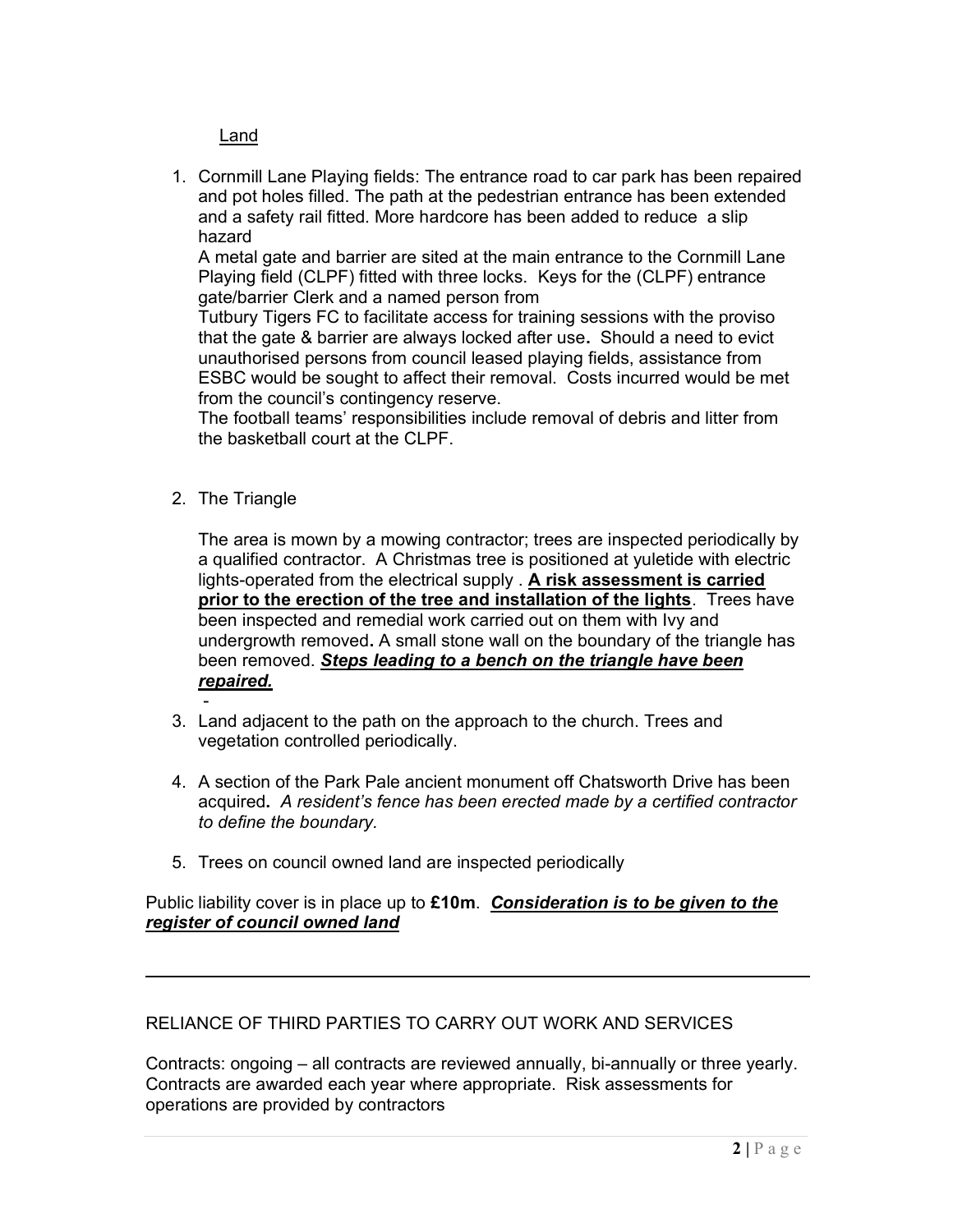- 1. Mowing contract for the Cornmill Lane and Ferrers Avenue playing fields, the contractor is required under the terms of the contract to hold public indemnity insurance to indemnify the council against claims.
- 2. Street & bus shelter cleaning contracts The Council have resolved to reappoint a contractor to clean the bus shelters. Regular checks will need to be scheduled by members of the council. ESBC do clean the bus shelters periodically.
- 3. Football team is responsible for the cleaning of the Cornmill Lane changing rooms. The council's insurance provides cover for this area of work
- 4. Churchyard contract. Covers the mowing of the grass in the closed churchyard at St Marys Church. Payments for contract work are made in line with invoices received.
- 5. Park Pale contract A maintenance contract has been let and a risk assessment prepared. The contractor has been notified of restrictions regarding disturbance of the ground stipulated by English Heritage

### 6. Elm Lane A strimmer has been obtained and three members of the Friends of Elm Lane have been trained to use it. An annual risk assessment is to be carried out

- 7. Banking services. The council has used its current UK based bankers for many years without any major problems; their terms and condition apply. Online banking will be utilised in line with the updated Financial regulation Feb 2020 External Audit services. These are carried out by Mazars LLP using the Annual return.
- 8. Internal audits. Two audits are carried out by an internal auditor appointed annually. Councillors will carry out periodic checks of the accounts. An accounts package has been purchased from Scribe and will be assessed in the audit process.

Contracts: one off services/works:

1. Capital works & Maintenance works

The council uses contractors for both capital and maintenance work. Standing orders and financial regulations provide for the following:

- $\bullet$  The clerk arranges for the provision of goods and services of value up to £150
- The clerk in consultation with the chairman arrange for the provision of goods and services of value up to £500 and in the case of an emergency involving a danger to life, health or property £1,000
- Tenders are invited for contracts in excess of £5,000 and contracts are awarded at parish council meetings. The council is not obliged to accept the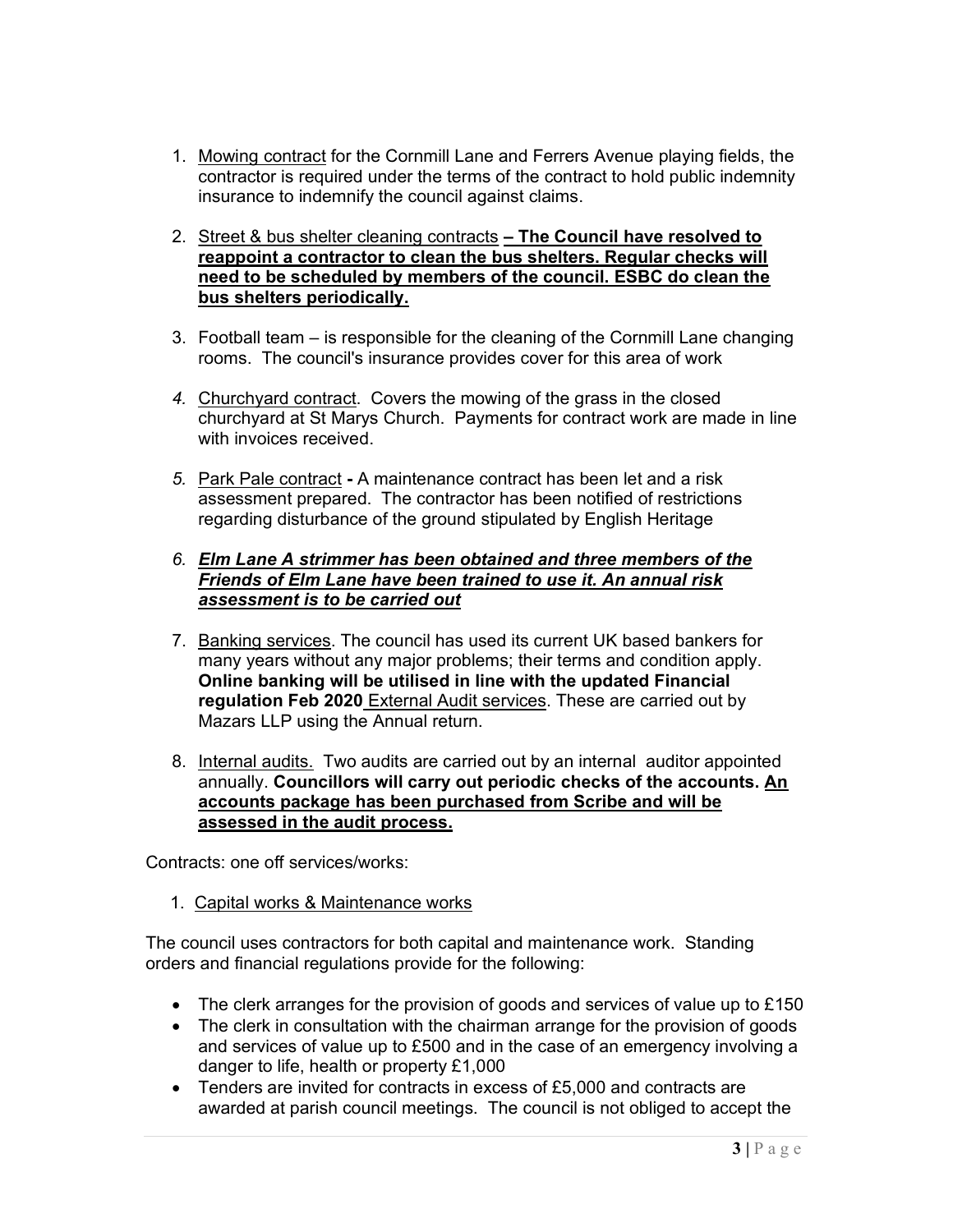lowest tender. If no tenders are received the council can make arrangements to carry out the work as it thinks fit

Payments are made on completion of the work/service carried out to the council's satisfaction. Invoices are generally presented for payment at council meetings and initialled by members except where contract terms dictate payment in between meetings. All payments are recorded in the minutes. Direct debit payments are in place for gas, electricity and water payments for the changing rooms at Cornmill Lane. Standing orders will be set up in accordance to the Model financial Regulations.

Where major contracts are involved, the suitability of the contractor to carry out the work is ascertained by reference to the other councils, consultants and by an assessment of their capabilities.

All contractors must carry public indemnity insurance.

### IN HOUSE ACTIVITIES

As the council's proper officer, the clerk has the responsibility to progress the council's business in accordance with various statutes, standing orders, financial regulations and council decisions. The clerk is also the council's responsible financial officer (RFO) as required under section 151 of the Local Government act 1972 and is responsible for its financial affairs. The council has agreed the duties of the RFO, the nature of the council's financial records and the financial control documents and measures. These are reviewed periodically. The Clerk has obtained the CiLCA qualification to ensure that the council is operating within current legislation in a professional manner. A council committee structure is in place.

The Council's website will be reviewed to ensure that it complies with the transparency code and all governance documentation is accessible.

### An exit policy has been written in the event of unexpected departure or illness of the clerk, policies and procedures will be reviewed/ compiled as required.

Following a revision of audit guidance and the requirement to complete an annual return, the council appoints an internal auditor, to review year-end accounts, financial procedures and internal financial controls and to complete an intermediate audit. The comments of all auditors are reported to the council. An annual review of internal audit procedures is undertaken. The council also has insurance cover for the following:

- Employers liability of up to £10m
- Officials indemnity £250K
- Slander/libel £500K
- Loss of cheques up to £1000, loss of money on council premises up to £1000 and at the clerk's home £1000
- A fidelity guarantee (i.e. misappropriation of funds by councillors or clerk) of up to £40,000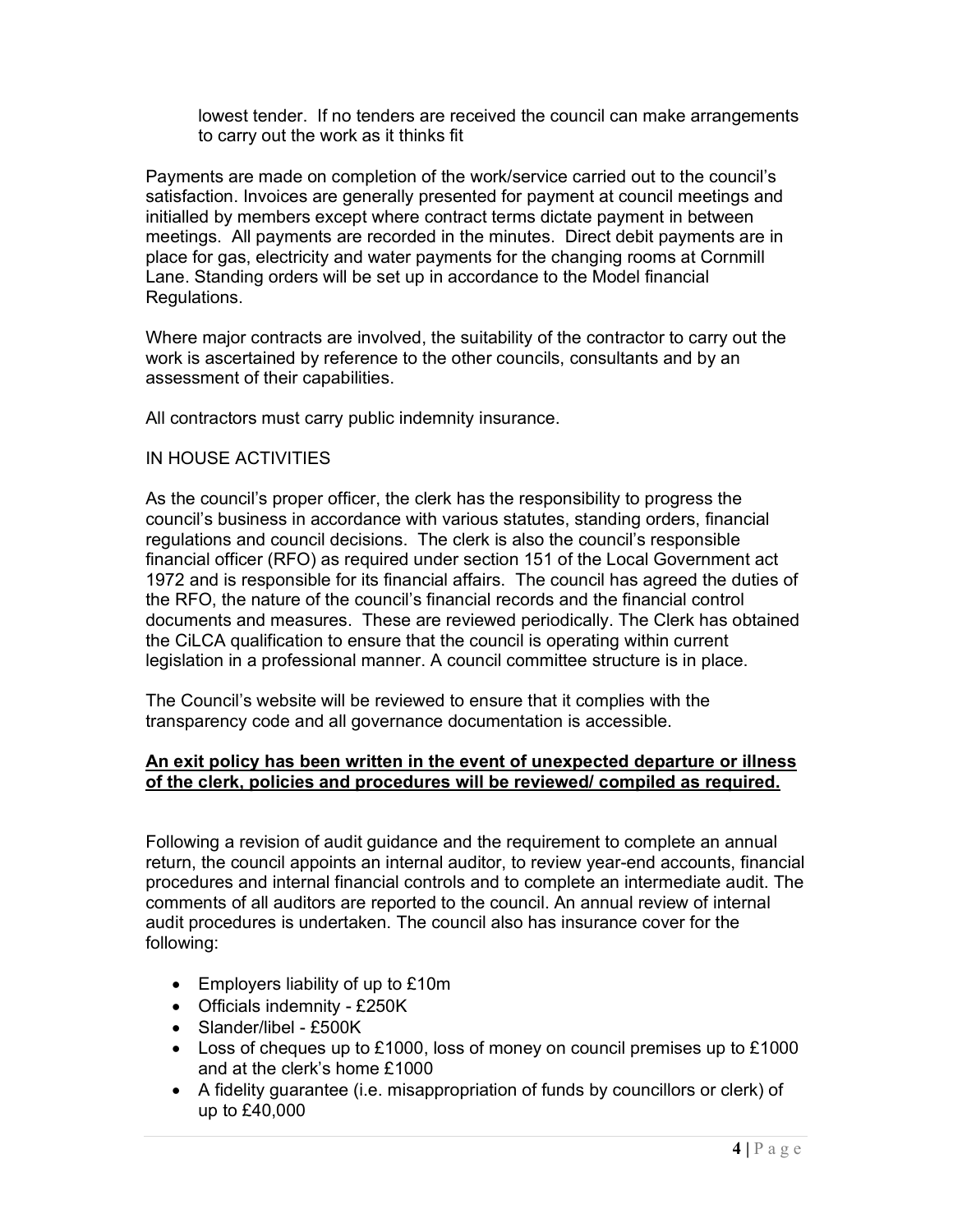The council has a code of conduct and a register of councillor's interests published on the ESBC web site open to public scrutiny. Cllrs interests are reviewed annually. The rights of public to be informed of and to attend meetings and view documents are facilitated.

The council's standing orders are reviewed from time to time, updated and adopted

The council has few 'cash' transactions. Most receipts and payments involve cheques.

Football teams may make direct debit payments for the hire of the football pitch to the Councils bank account. Loss of income of up to £10k Business interruption is covered by insurance.

### Special events

The Council helps facilitate special one-off community activities such as the Tutbury Christmas Festival. This can involve funding local groups, arranging a street closure, obtaining entertainment and other licences; appropriate insurance cover is sought when required. All statutory requirements are complied with.

The use of the car park at Cornmill Lane as an overspill for events held at the castle has been agreed by the council and its insurers. This is subject to adequate stewarding with the site access being manned at all times.

Financial assistance to local organisations

The council gives financial assistance to local organisations from time to time. Applications are made to the council on an application form making the case for assistance. All such applications are considered at council meetings and if authorised, funds are made available under Section 137 of the local government act 1972. The purpose, for which the application is being made, is stated by the organisation applying for assistance and a receipt provided for funds paid is given to the council. Start and completion dates for any project are required. A grant policy has been approved.

# Payroll and IT

The loss of payroll and council information due to system failure fire or theft is reduced by regular back up of information. Up to date versions of the programs are maintained. Implementation of cloud storage for back up of information and sharing of information. The clerk attends regular webinars to ensure compliance with current requirements.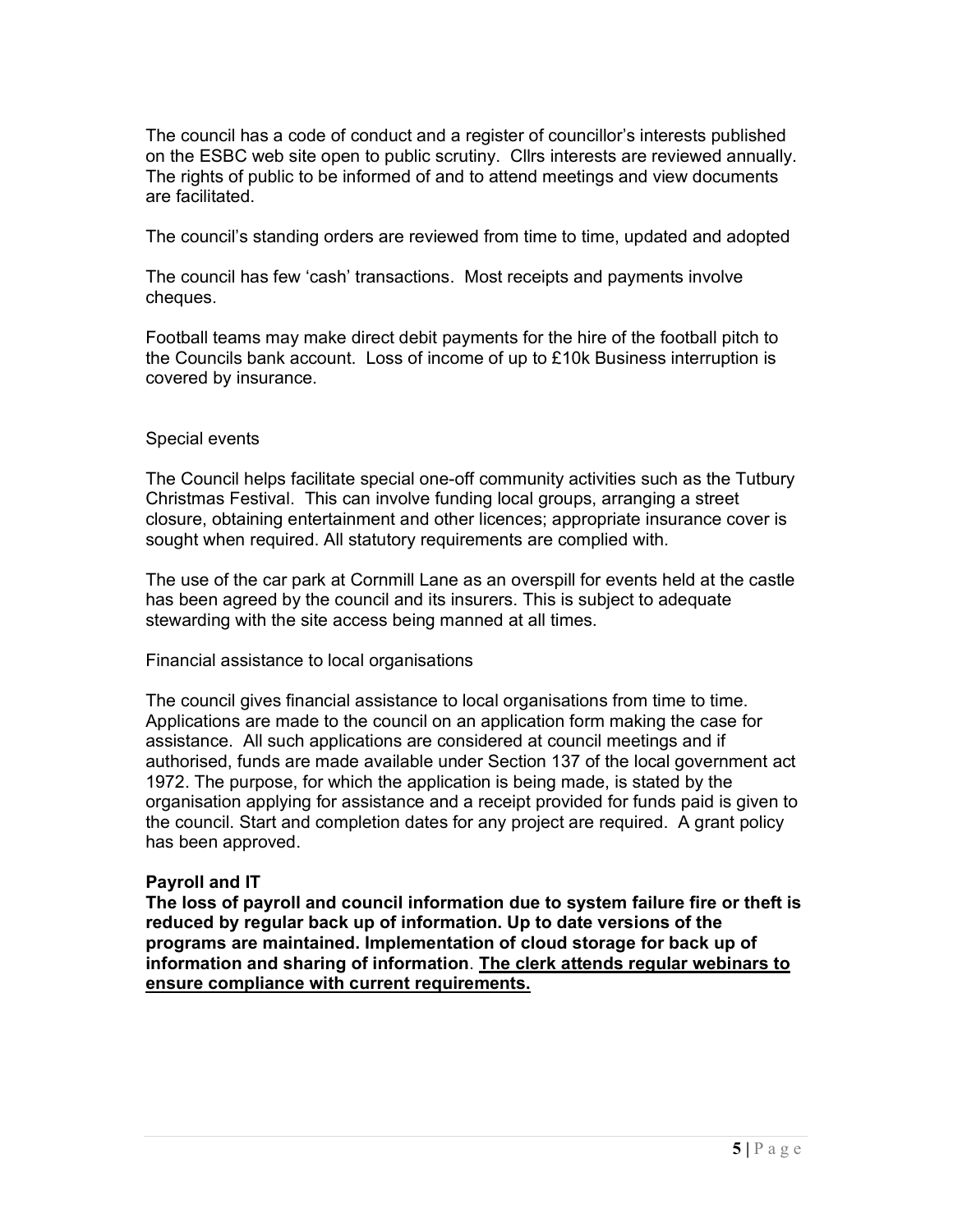#### Annex A

#### DUTIES AND RESPONSIBILITIES OF THE PARISH COUNCIL'S RESPONSIBLE FINANCIAL OFFICER

- 1. Prepare financial reports to cover budget monitoring, fund balances, receipts, payroll, payment of accounts and other relevant matters and report to the council at regular intervals thereon.
- 2. Prepare draft estimates, when approved by the council form the budget monitoring mechanism during the year and report thereon to the council.
- 3. Submit the request for the parish council's precept to the borough council at the appropriate time
- 4. Record regularly all monies received and expended by the council
- 5. Ensure that all money due to the council billed promptly and, in all cases, collected promptly
- 6. Identify the duties of officers and others dealing with financial transactions and ensure as far as possible the division of responsibilities between officers, others and members of the council in relation to significant transactions.
- 7. Manage cash flow and control of investments and bank transfers
- 8. Control issuing of cheques and online banking.
- 9. The overall management of payroll. Ensure the correct payment of tax and national insurance to the collector of taxes either monthly or quarterly using HMRC's PAYE software
- 10. Be responsible for the submission of VAT returns and dealing with VAT inspections
- 11. Verification of supplier's invoices prior to certification for payment
- 12. Prepare and balance financial accounts and complete the annual return in accordance with the current audit regulations.
- 13. Produce accounts and records for the council appointed auditor in accordance with current audit regulations.
- 14. Undertake internal audits of all aspects of the council's affairs.
- 15. Monitor compliance with the council's financial regulations and ensure that the correct financial systems are in place.
- 16. Management of insurance and other risks undertaking regular reviews. Process claims as necessary. Report annually to the council on insurance and other risks covered.
- 17. Maintain the council's register of property and assets and safe storage.
- 18. Familiarisation with any computer system used for the council's financial records.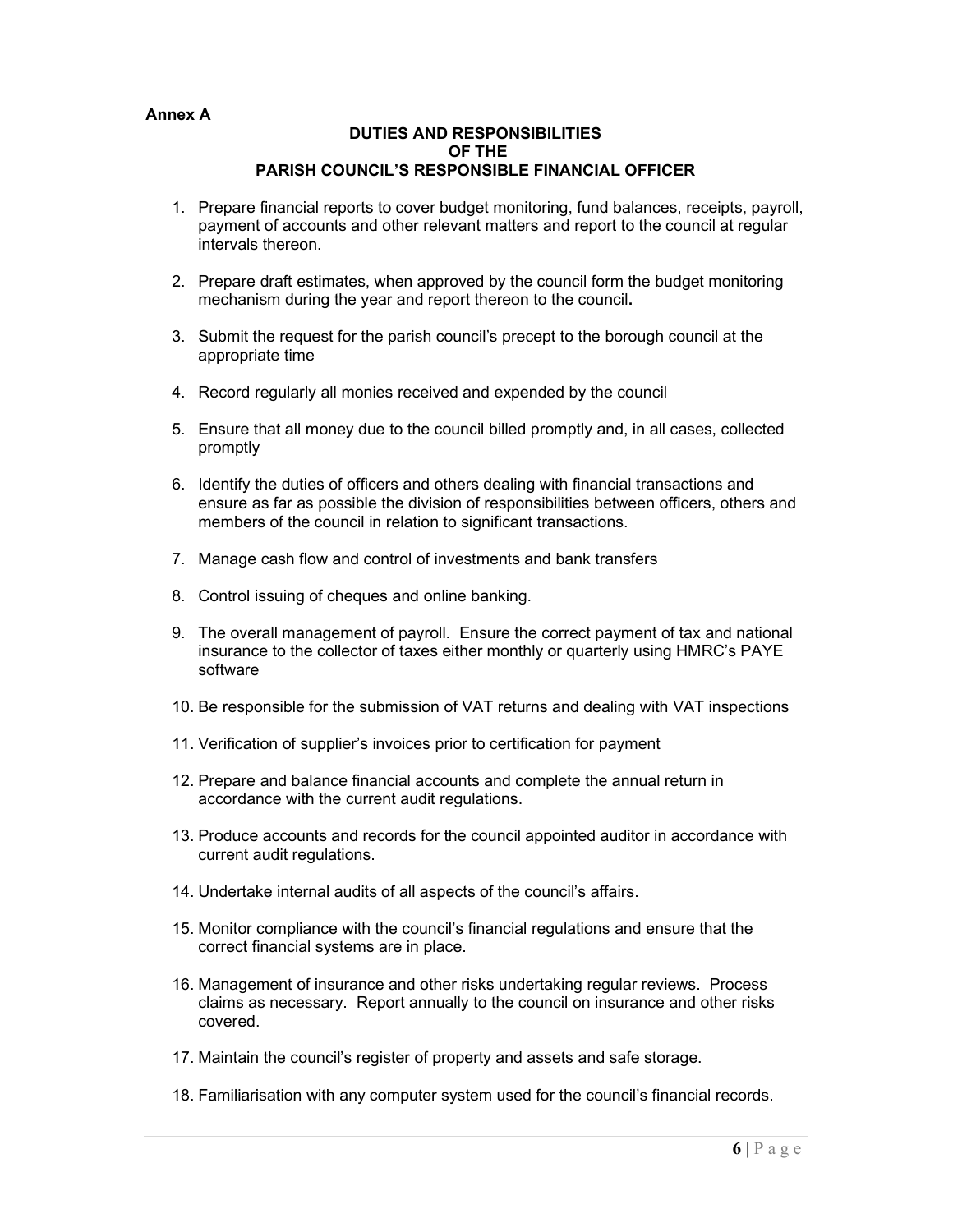# Annex B

# PARISH COUNCIL FINANCIAL DOCUMENTATION

| Minute book                  | Records all payments made by the council                                                                                                                                                     |
|------------------------------|----------------------------------------------------------------------------------------------------------------------------------------------------------------------------------------------|
| <b>Financial regulations</b> | Regulates the council's financial affairs, based on NALC model                                                                                                                               |
| Invoice file                 | Contains invoices paid initialled by two members                                                                                                                                             |
| Chequebook                   | Current account chequebook, cheques require three<br>signatures – the Clerk and two members. Counterfoils are also<br>signed                                                                 |
| <b>Bank Statements</b>       | For three accounts provided monthly by the council's bankers<br>(Lloyds) i.e.<br>Current account<br>Instant access account (interest bearing)<br>Premier interest account (interest bearing) |
| Account transfer slips       | Records transfers made between accounts to meet<br>commitments                                                                                                                               |
| Deposit credit books         | Records payments into accounts                                                                                                                                                               |
| Clerk's expenses book        | Records all mileage by the clerk, records all postage costs<br>incurred by the clerk and the clerk's phone and office<br>allowances                                                          |
| Insurance documents          | Details of the cover provided by the council's insurance policy                                                                                                                              |
| Council budget               | Agreed each year – determines precept requirements and<br>guides expenditure throughout the year                                                                                             |
| Precept request forms        | Provided by ESBC to enable precept to be paid at April and<br>September each year                                                                                                            |
| VAT claim form               | Enables VAT to be reclaimed from Customs & Excise                                                                                                                                            |
| Computer records             | Enable finalised receipts payments and budget monitoring<br>statements to be produced                                                                                                        |
| Budget monitoring doc's      | Monitors council income and expenditure against budget<br>provision, reconciles this with bank statements; produced<br>quarterly                                                             |
| PAYE & NI records            | Records payments and returns made to HMRC                                                                                                                                                    |
| Internal auditor's report    | The annual audit carried out by the council appointed auditor                                                                                                                                |
| Vice chairman's report       | The (vice) chairman or nominated Cllr undertakes an<br>intermediate audit                                                                                                                    |
| Annual accounts              | Records all financial activities of the council during the year.<br>Submitted to the council for approval at the year end                                                                    |